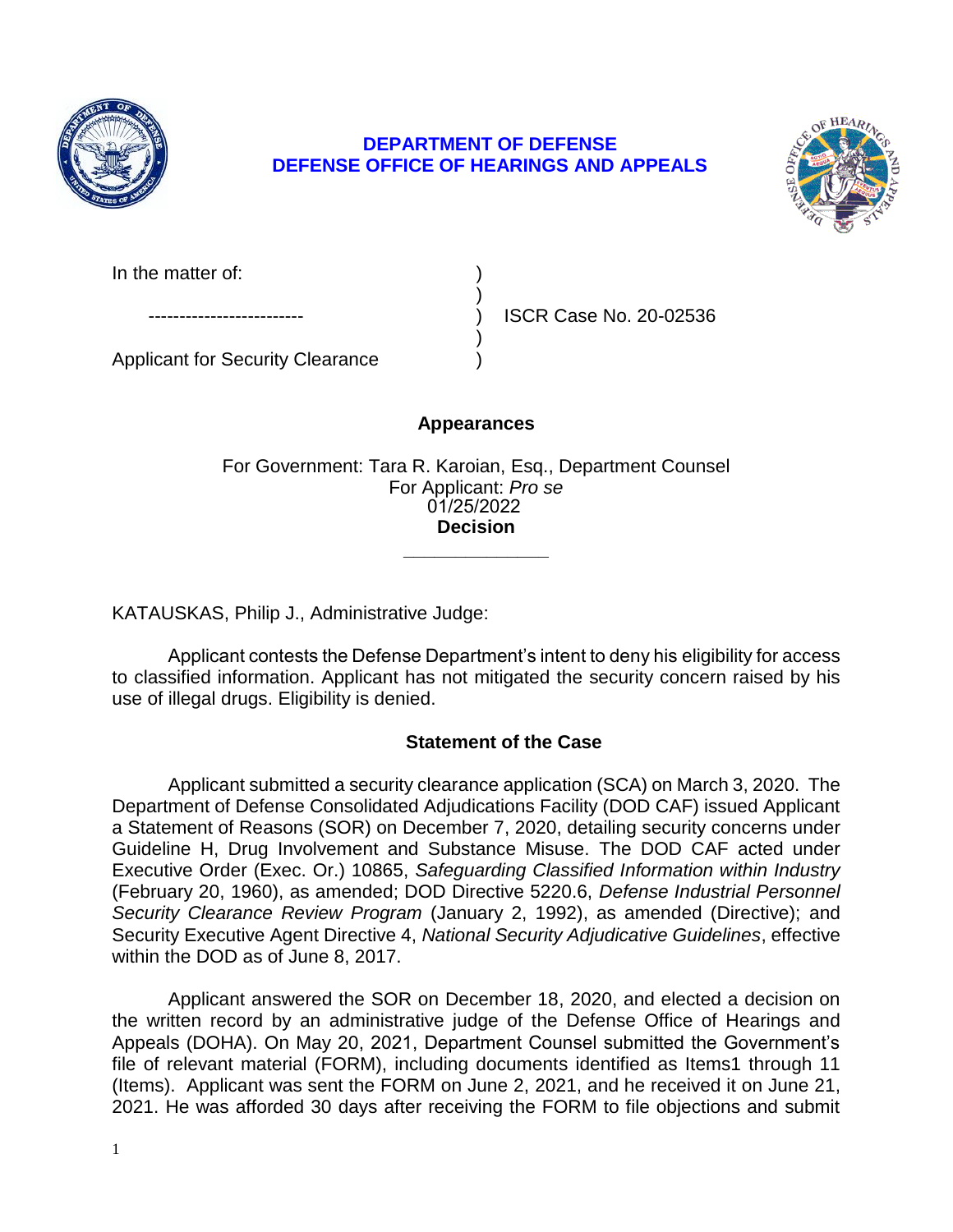material in refutation, extenuation, or mitigation. Applicant responded to the FORM on July 26, 2021 (Response). The SOR and the answer (Items 1 and 2, respectively) are the pleadings in this case. Items 3 through 11 and Applicant's response to the FORM are admitted without objection. The case was assigned to me on September 10, 2021.

### **Findings of Fact**

 Applicant is 59 years old. He is divorced with no children. Since 2002, he has been employed by a defense contractor. (Item 3.)

 The SOR alleged that Applicant: (1) used marijuana with varying frequency from about 2015 to present; (2) used marijuana with varying frequency from about 2017 to present while having access to classified information; (3) and intends to continue using marijuana in the future. (Item 1.) Applicant admitted the first two allegations (with qualifications) and denied that he intends to use marijuana in the future. Applicant claimed that contrary to the SOR his most recent use of marijuana began in 2018 or 2019. (Response pp. 3 and 9.) That claim does not comport with Applicant's April 2, 2020 statement that he used marijuana from 2015 to February 2020, including while holding a security clearance. (Item 5, Drugs, Developed Marijuana Use, and Drug Use Reporting.) Applicant completed SCAs in 2020 and 2016. In neither of those applications did Applicant disclose his prior marijuana use. (Items 3 and 4.) Applicant submitted a statement of intent that he does not intend to use illegal drugs in the future. (Item 5.) His statement is undercut by his contradictory statement denying his use of marijuana between 2015 and 2020 and his explanation that he, or someone, was confused. (Item 5.)

### **Discussion**

### **Guideline H – Drug Involvement and Substance Abuse**

Under AG H for drug use, suitability of an applicant may be questioned or put into doubt because drug use can both impair judgment and raise questions about a person's ability or willingness to comply with laws, rules, and regulations. AG ¶¶ 24, 25 and 26 (setting forth the concern and the disqualifying and mitigating conditions).

The illegal use of controlled substances, to include the misuse of prescription and non-prescription drugs, and the use of other substances that cause physical or mental impairment or are used in a manner inconsistent with their intended purpose can raise questions about an individual's reliability and trustworthiness, both because such behavior may lead to physical or psychological impairment and because it raises questions about a person's ability or willingness to comply with laws, rules, and regulations. Controlled substance means any "controlled substance" as defined in 21 U.S.C. 802. Substance misuse is the generic term adopted in this guideline to describe any of the behaviors listed above.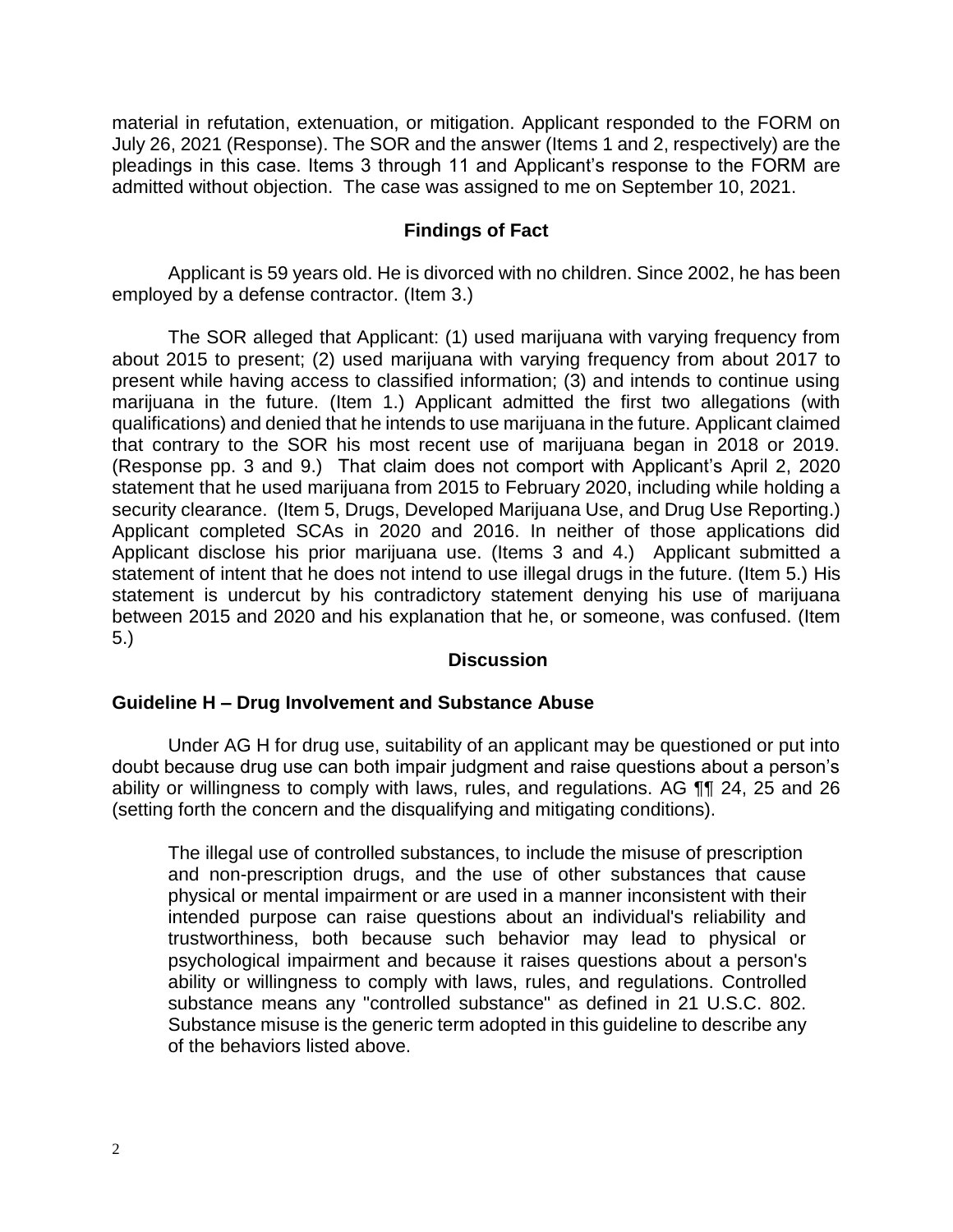In analyzing the facts of this case, I considered the following disqualifying and mitigating conditions or factors:

AG ¶ 25(a) any substance misuse (see above definition);

AG ¶ 25(c) illegal possession of a controlled substance, including cultivation, processing, manufacture, purchase, sale, or distribution; or possession of drug paraphernalia;

 AG ¶ 25(f) any illegal drug use while granted access to classified information;

AG ¶ 25(g) expressed intent to continue drug involvement . . . or failure to clearly and convincingly commit to discontinue such misuse;

AG ¶ 26(a) the behavior happened so long ago, was so infrequent, or happened under such circumstances that it is unlikely to recur or does not cast doubt on the individual's current reliability, trustworthiness, or good judgment;

 substance misuse, provides evidence of actions taken to overcome this problem, and has established a pattern of abstinence, including, but not AG ¶ 26(b) the individual acknowledges his or her drug involvement and limited to:

(1) disassociation from drug-using associates and contacts;

(2) changing or avoiding the environment where drugs were used; and

 (3) providing a signed statement of intent to abstain from all drug involvement and substance misuse, acknowledging that any future involvement or misuse is grounds for revocation of national security eligibility.

Applicant admitted using marijuana while holding a security with the most recent usage being in February 2020. Facts admitted by an applicant in an answer to an SOR or in an interview require no further proof from the Government. ISCR Case No. 94-1159 at 4 (App. Bd. Dec. 4, 1995) ("any admissions [applicant] made to the SOR allegations . . . relieve Department Counsel of its burden of proof"); ISCR Case No. 94-0569 at 4 and n.1 (App. Bd. Mar. 30, 1995) ("[a]n applicant's admissions, whether testimonial or written, can provide a legal basis for an Administrative Judge's findings").

 by the federal government under the Controlled Substances Act. 21 U.S.C. § 811 *et seq*. The knowing or intentional possession and use of any such substance is unlawful and Marijuana is a Schedule I controlled substances, and possession of it is regulated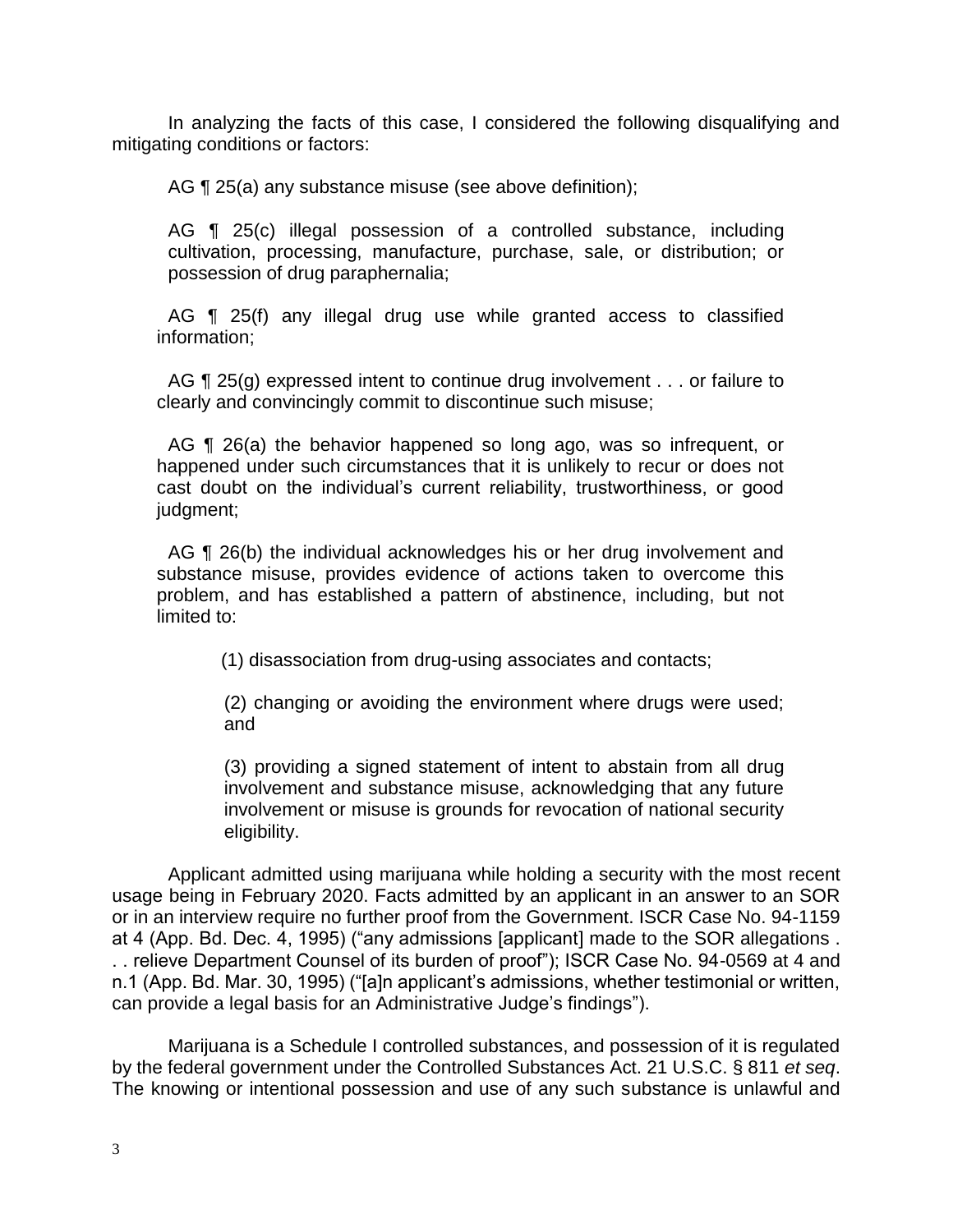punishable by imprisonment, a fine or both. 21U.S.C.§844. In an October 25, 2014 memorandum, the Director of National Intelligence affirmed that the use of marijuana is a security concern. James R. Clapper, Director of National Intelligence, Memorandum:  *Adherence to Federal Laws Prohibiting Marijuana Use* (October 25, 2014). *See also*  http://www.dea.gov/druginfo/ds.shtml

 On December 21, 2021, the Director of National Intelligence signed the  memorandum, *Security Executive Agent Clarifying Guidance Concerning Marijuana for Classified Information or Eligibility to Hold a Sensitive Position.* It emphasizes that federal law remains unchanged with respect to the illegal use, possession, production and distribution of marijuana. Individuals who hold a clearance or occupy a sensitive position are prohibited by law from using controlled substances. Disregard of federal law pertaining to marijuana (including prior recreational marijuana use) remains relevant, but not determinative, to adjudications of eligibility. Agencies are required to use the "whole- person concept" stated under SEAD 4, to determine whether the applicant's behavior *Agencies Conducting Adjudications of Persons Proposed for Eligibility for Access to*  raises a security concern that has not been mitigated.

 record of prior marijuana use and his equivocation on future use, AG ¶ 25(g) may also Disqualifying conditions AG ¶¶ 25(a), (c), and (f) apply here. Because of Applicant's apply. The next inquiry is whether any mitigating factors apply.

 I have considered mitigating factor AG ¶ 26(a). Applicant used illegal drugs with varying frequency as recently as February 2020. His behavior was neither infrequent, nor did it occur that long ago, with his last use being in February 2020, just two years ago. I find that AG ¶ 26(a) does not apply.

I have considered mitigating factor AG ¶ 26(b). Applicant's signed written statement does track the language of AG ¶ and26(b). In explaining his future intent, Applicant's interview was equivocal. He cites "confusion" and apologizes if he caused any confusion. Taking the record as a whole given Applicant's recent and a frequent use of marijuana, I find that his statement of intent lacks credibility. AG ¶ 26(b) does not apply.

 and ability to protect classified information. In reaching this conclusion, I weighed the evidence as a whole and considered if the favorable evidence outweighed the unfavorable evidence or *vice versa*. I also gave due consideration to the whole-person met his ultimate burden of persuasion to show that it is clearly consistent with the national The record raises doubt about Applicant's reliability, trustworthiness, judgment, concept. AG ¶¶ 2(d)(1)-(9) and 2(f)(1)-(6). Accordingly, I conclude that Applicant has not interest to grant him eligibility for access to classified information.

### **Formal Findings**

 As required by section E3.1.25 of Enclosure 3 of the Directive, I make the following formal findings on the SOR allegations: